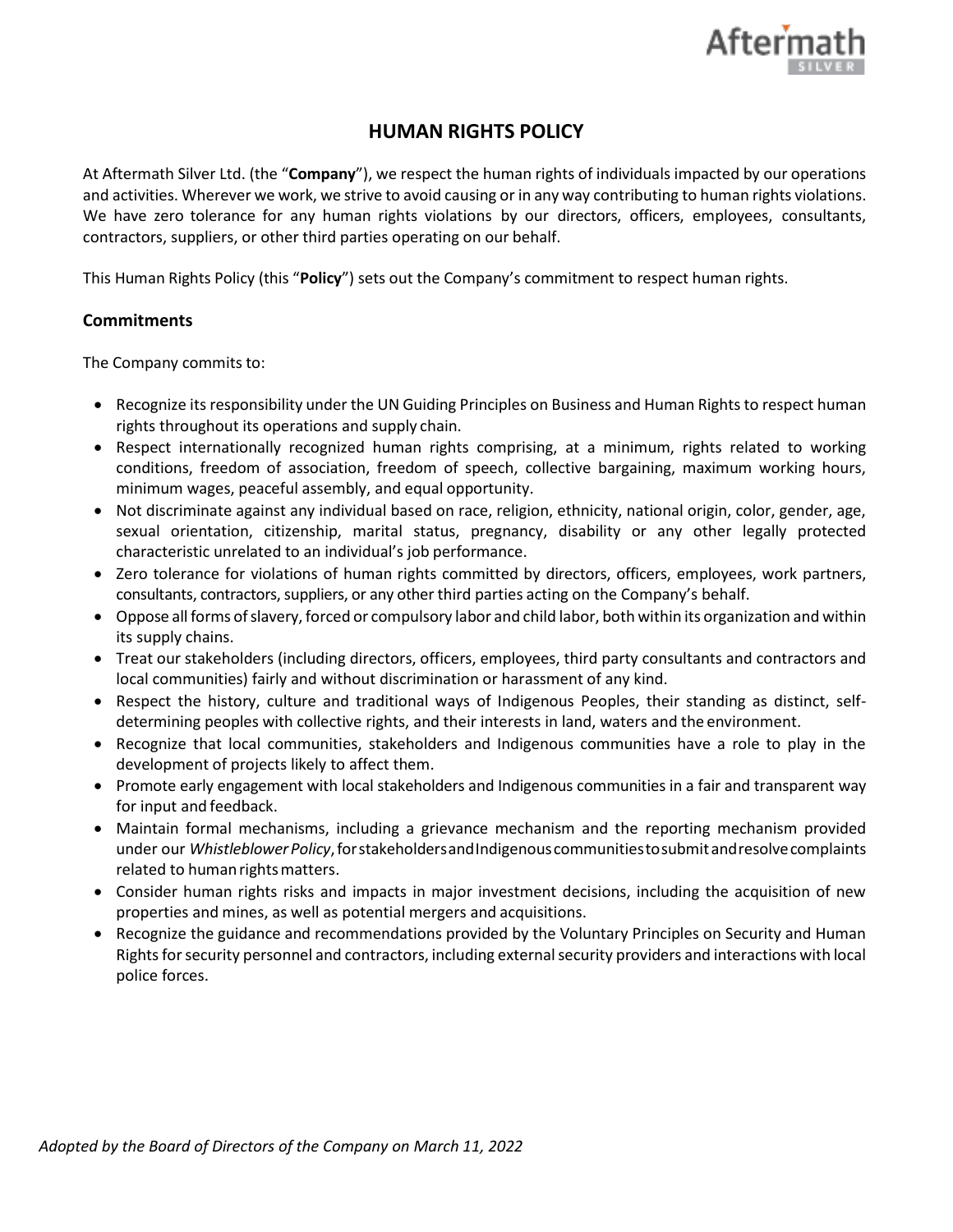

## **Implementation**

To fulfil the commitments set out above, the Company will:

- 1. Provide a safe and healthy workplace for its staff.
- 2. Promote diversity and inclusion.
- 3. Only employ individuals above the legal minimum employment age as set by law in countries of operation or in line with ILO Convention 138.
- 4. Communicate this Policy to help ensure our stakeholders understand our human rights responsibilities and commitments.
- 5. Provide training on our human rights policy and expectations as part of our employee and contractorinduction programs.
- 6. Conduct human rights training for our senior corporate leadership and our operations management, and including first level supervisors, and others in higher risk jobfunctions, as appropriate.
- 7. Establish and maintain meaningful and transparent relationships with local communities, grounded in principles of mutual respect and trust.
- 8. Seek out opportunities to support and promote the enjoyment of human rights for our stakeholders, including Indigenous communities.
- 9. Regularly review our performance, and that of our key suppliers and work partners, on human rights matters relative to our policies and standards to confirm human rights performance.
- 10. Follow the Voluntary Principles on Security and Human Rights in our dealings with public and private security personnel, and local communities.
- 11. Prevent, mitigate, and where appropriate, remedy negative human rights impacts that are caused, or contributed to, by the Company. Should we be directly linked to negative human rights impacts because of activities in our supply and value chains, we will work to use our leverage to prevent or mitigate those impacts.
- 12. Take appropriate action where we identify violations of this Policy by employees or work partners, up to and including termination of employment or contract, and referral to the relevant authorities.

This Policy does not supersede applicable laws and regulations in the jurisdictions in which we operate; rather, it is intended to support host governments in the protection of human rights and the prevention of human rights abuses.

This Policy is aligned with the United Nations Guiding Principles on Business and Human Rights, the United Nations Global Compact, and the Organization for Economic Cooperation and Development Guidelines for Multinational Enterprises. This includes support and respect for the human rights expressed in the International Bill of Human Rights and the principles concerning fundamental rights set out in the International Labor Organization's Declaration on Fundamental Principles and Rights at Work.

### **Scope, Application and Responsibility**

This Policy applies to all directors, officers, employees, and work partners of the Company, our subsidiaries, affiliates and joint ventures, wherever located.

The Company's Executive Management has direct accountability for the implementation of this policy, including establishing initiatives and objectives that promote and support this Policy.

### **Periodic Review**